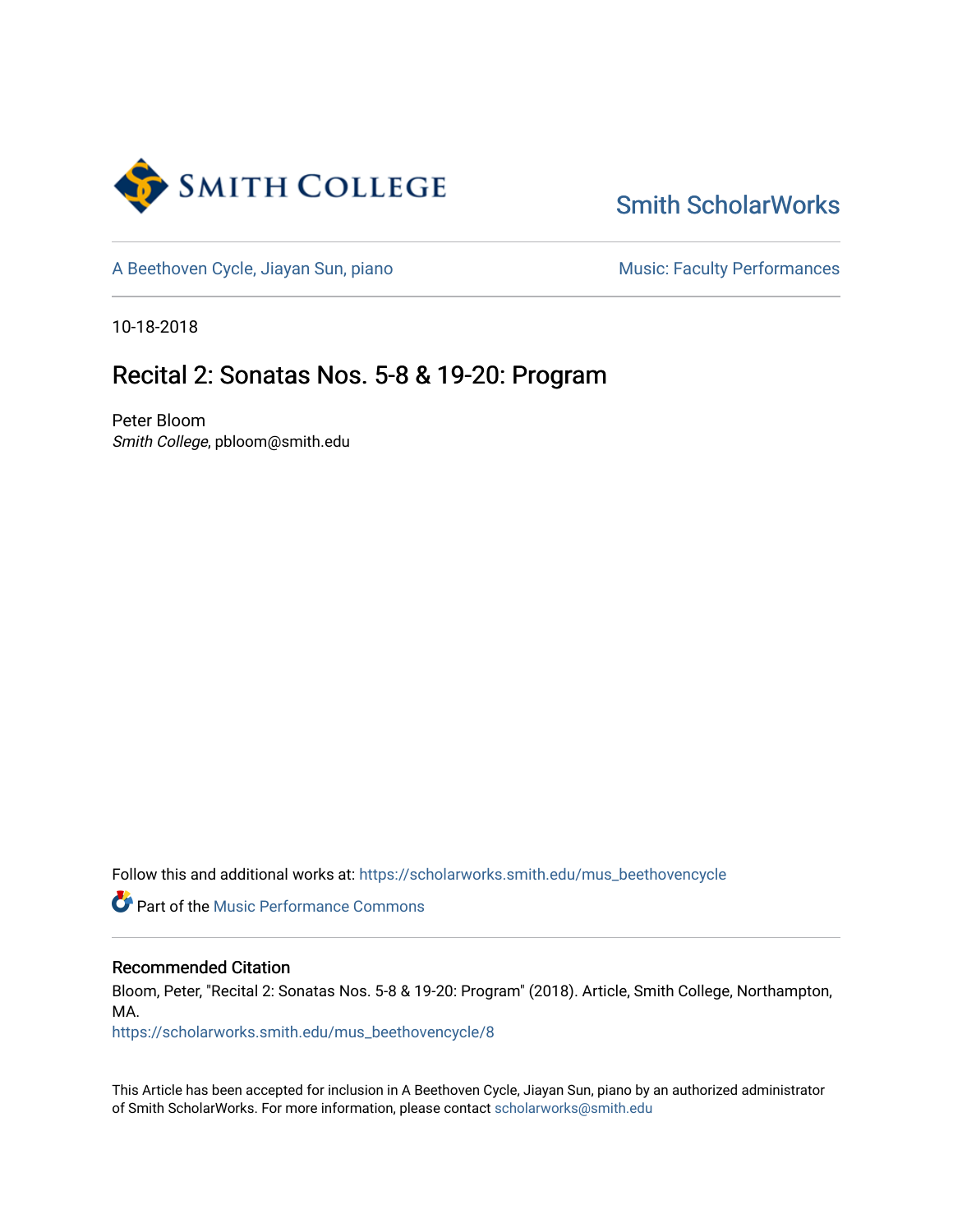**SAGE** CHAMBER Music **SOCIETY** 

# A Beethoven Cycle: The Complete Piano Sonatas

Recital II: Sonatas Nos. 5-8 & 19-20

## Jiayan Sun, pianist

Thursday, October 18, 2018 8:00 PM Sweeney Concert Hall, Sage Hall

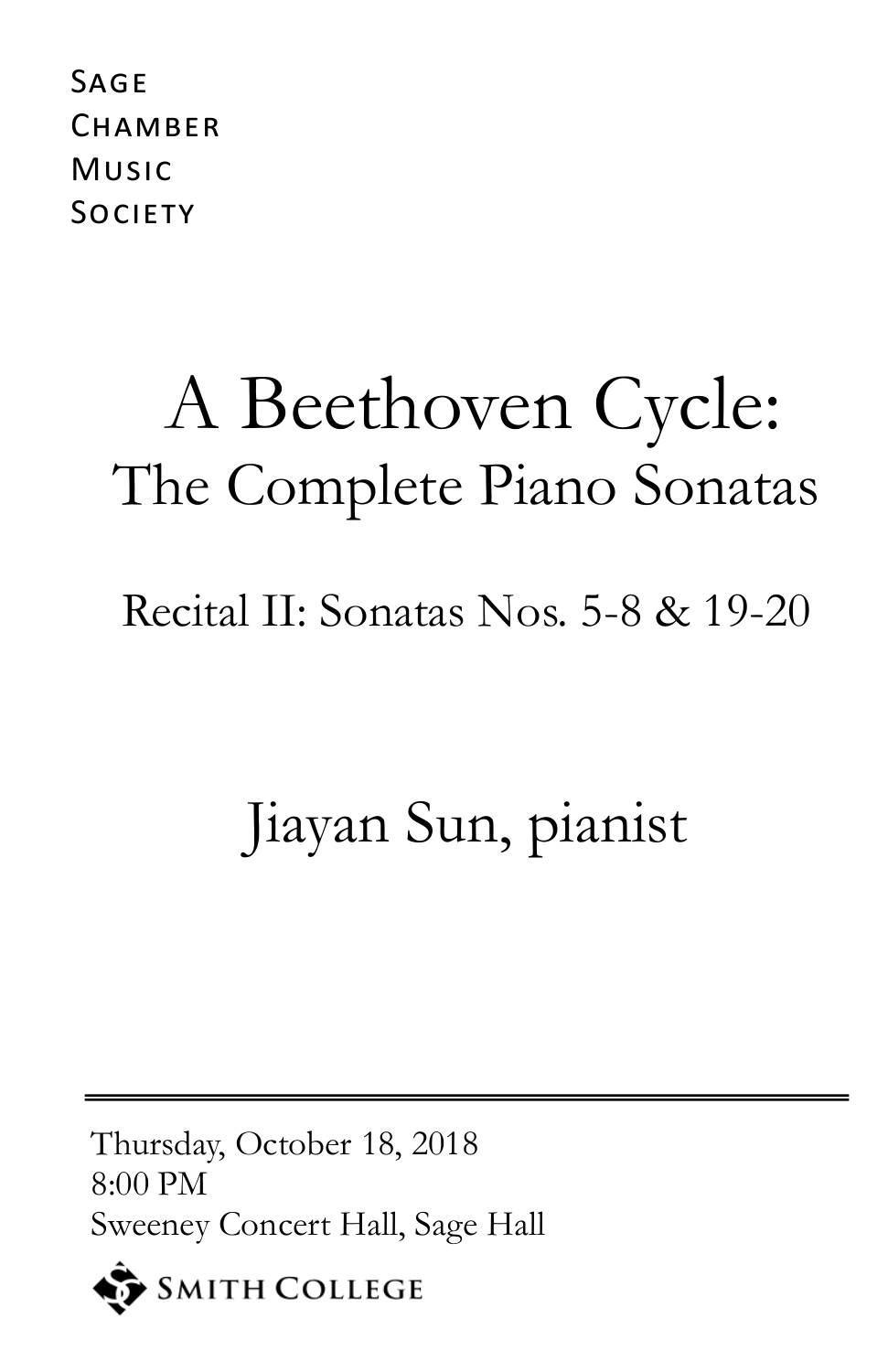### **PROGRAM**

### **Ludwig van Beethoven (1770-1827)**

Sonata No. 5 in C Minor, Op. 10 No. 1 (1795–1798) Allegro molto e con brio Adagio molto Finale. Prestissimo

Sonata No. 6 in F Major, Op. 10 No. 2 (1797–1798) Allegro Allegretto Presto

Sonata No. 7 in D Major, Op. 10 No. 3 (1797–1798) Presto Largo e mesto Menuetto. Allegretto Rondo. Allegro

#### **intermission**

Sonate facile, No. 19 in G Minor, Op. 49 No. 1 (1797) Andante Rondo. Allegro

Sonate facile, No. 20 in G Major, Op. 49 No. 2 (1796) Allegro ma non troppo Tempo di Menuetto

Grande Sonate pathétique, No. 8 in C Minor, Op. 13 (1796–1799) Grave – Allegro molto e con brio Adagio Cantabile Rondo. Allegro

\*\*\*

Josten Performing Arts Library has created a LibGuide to facilitate access to literature and resources on Beethoven's life and works. <http://libguides.smith.edu/beethovencycle>

\*\*\*

*Please silence all cell phones and other electronic devices before the performance.*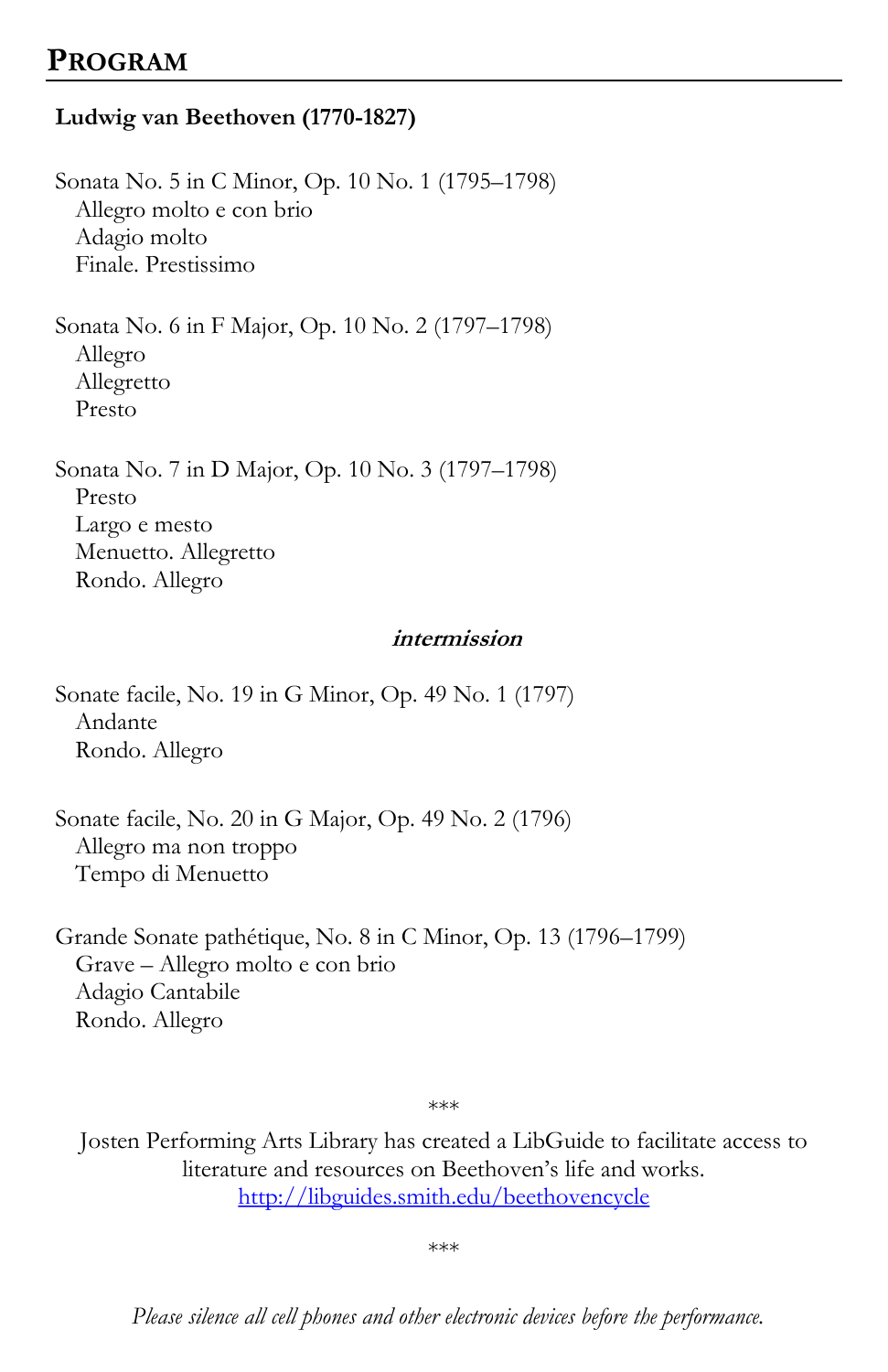Looking back, from the month of September 1798, when the three sonatas of Op. 10 were published, Beethoven would have reflected not only upon the four sonatas we heard in Jiayan Sun's first recital, the trilogy of Op. 2 Nos. 1-3, and the singular Op. 7, but also on three earlier "starter" sonatas, in E-flat, Minor, and D Major, from the years 1782-1783, known as the "Kurfürstensonaten" because they were dedicated by the ten-year-old boy to the aged "Kurfürst" [*Gesundheit*] Maximilian Frederick, the "Elector" of Cologne, who had offered him support. (These Electors, so named because they participated in the election of the emperor, played important roles in Beethoven's general education in Bonn: their acceptance of Enlightenment ideals insulated the boy from the more extreme ideas of those who would soon make the French Revolution.) The three youthful sonatas, which we will hear on Jiayan Sun's third recital (performed by Smith students), show evidence of Beethoven's musical education: they are now rarely played because, by comparison with what Mozart was doing at the same time, and with what Beethoven would do shortly thereafter, they seem innocent and conventional.

With the new trilogy of Op. 10 Nos. 1-3, in C Minor, F Major, and D Major, dedicated by the composer to the countess von Browne (she and her husband, Johann George Imperial count von Browne-Camus, were generous patrons from 1798 through 1804 and recipients of the dedications of a dozen works composed during that period), Beethoven injects into the old forms an increasing number of personalized gestures and emotions: these reach a climax in the *Largo* of the third sonata, in D Minor—music that foreshadows some of the tragedy of the "Pathétique," Op. 13, which closes this evening's program. In the effort to explain the conceptual framework in which Beethoven was working in the 1790s, William Kindermann, one of today's best known Beethovenians, cites Friedrich Schiller's contemporary essay *Über des Pathetische*  ("On Tragic Pity"): "Schiller stresses that the depiction of suffering *as such* is not the purpose of art; what must be conveyed is resistance to the inevitability of pain or despair, for in such resistance is lodged the principle of freedom." Did you follow that? In fact, what we appreciate in Beethoven is precisely his uncanny ability to suggest pain, or suffering, or difficulty—via ever more complex melodic motives, rambunctious dynamics, violent shifts of tempo, sudden and surprising modulations—and his concomitant ability—by fulfilling expectations, by rounding off forms—to suggest, somehow, that the difficulty has been overcome. These gestures, constituting trajectories from despair to hope, are the characteristics of the music of Beethoven's so-called periods of "imitation" and "externalization"; when we come to the late music, something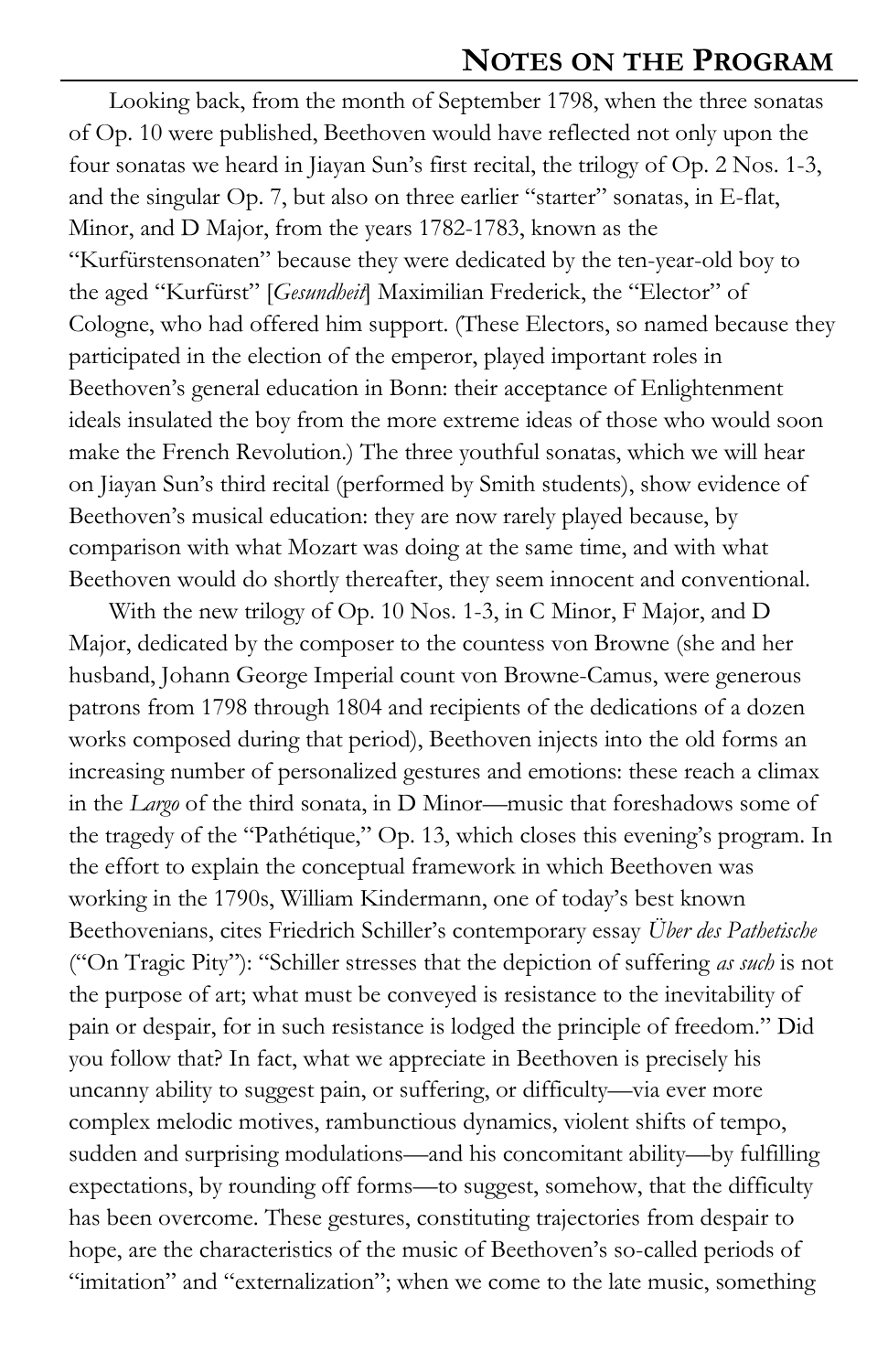else will come into play.

Some years ago, explaining to undergraduates the music of **Op. 10 No. 1**, I used for my lecture the recording of the piece by the magnificently eccentric pianist Glenn Gould. I did so because Gould plays the opening "exposition" in fifty-seven seconds flat. (Artur Schnabel, who favored rapid tempos, takes a minute and a quarter; Daniel Barenboim, who favors relaxed tempos, comes in at over a minute and a half.) I did so not in order to treat an existential question (Is the piece the same piece when played now *prestissimo*, now *largissimo?*), but in order to demonstrate the tonal structure—the move from the tonic key of C Minor to the relative major key of E-flat—without taking too much class time! Because, even if you are not consciously aware of it, what you *feel*, listening to this music, results from transition from the opening key (a contemporary of Beethoven's called C Minor the key of the love-sick soul) to the related key (that contemporary called E-flat the key of love and devotion). These designations are not scientific. But Beethoven, who *himself* spoke of keys as colors, clearly supposed that harmonic transition would cause you to feel *something*.

That is why, when he brings back the opening music, in a "recapitulation," he *changes* the transition, in order to sound the tune that we originally heard in E-flat Major in two new keys: F Major, which is a surprise, and C Minor, which is expected—because, in the so-called "sonata style," which is the style of nearly all the stories Beethoven tells, the home key, at the end of the movement, is inevitably reestablished and reasserted. That is how *music* worked. To do otherwise, at that time, would be to decide to run around the block, to exit your front door, to run around the block, and to return "home"—to your neighbor's garage.

The middle movement displays good-natured lyricism in the related key of Aflat Major ("related" because, with four flats, the key signature is only flat away from the three of C Minor). The finale*, prestissimo*, based on a repeated motive that would seem playful were it not in the minor mode, follows the formal procedure we have mentioned. To it, Beethoven added a caboose, or coda, that ends in C Major, *quietly.* This unexpected silence may be a sign that he expected the pianist to move directly to the following piece, Op. 10 No. 2, in F Major. Because, for those with a little music theory, C (the "tonic" of Op. 10 No. 1) is "dominant" to F (the "tonic of Op. 10 No. 2), a relationship like that of spark to fire. But we find no such connection between Op. 10 No. 2 and Op. 10 No. 3: this "trilogy" is really a twosome plus one.

The first movement of **Op. 10 No. 2** seems to derive myriads of playful textures from the first two tiny motives: a two-note question; a triplet reply. But it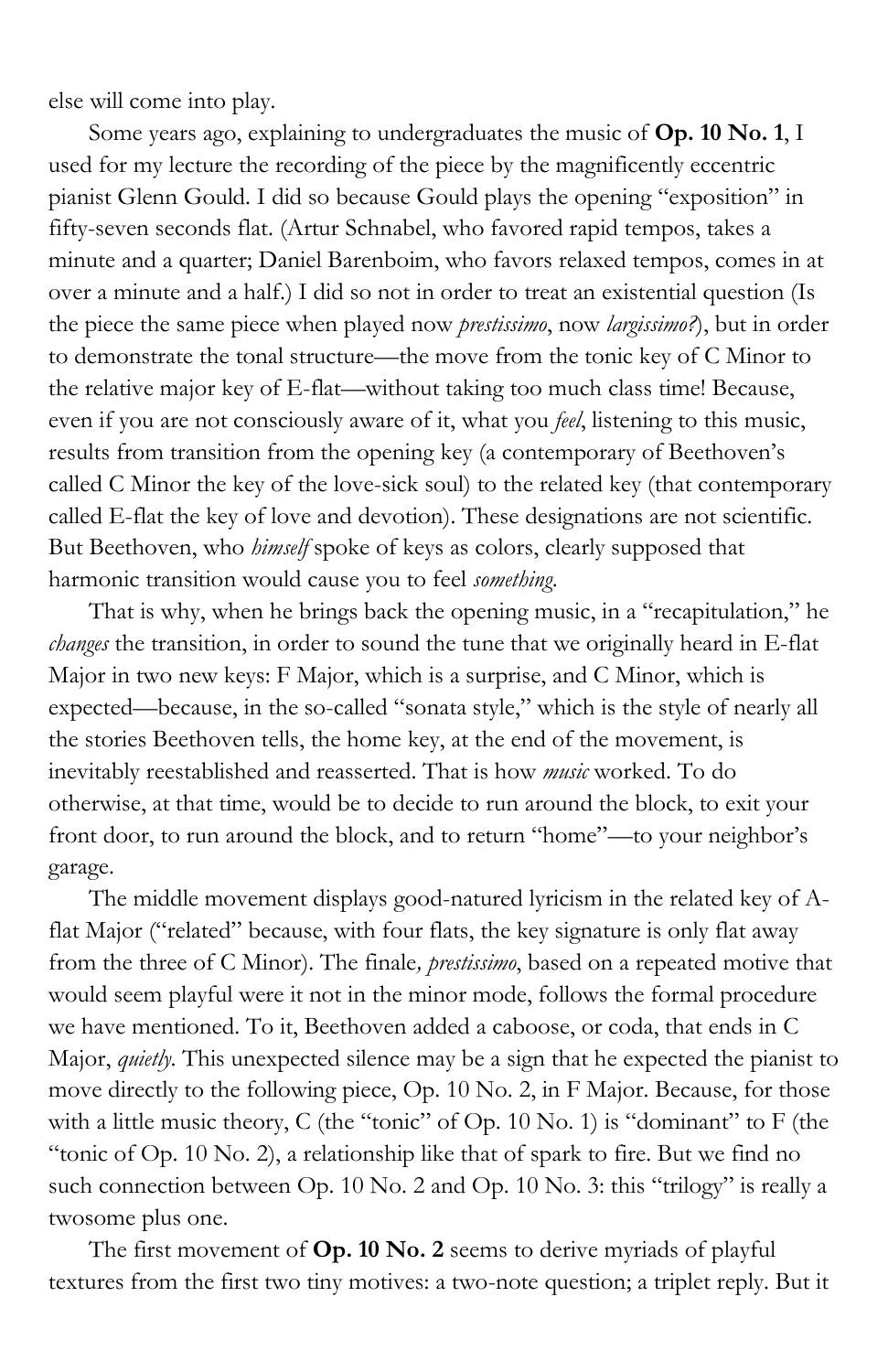is dangerous to suppose, for Beethoven in particular, that the opening music is "pregnant" with the rest of the piece: that may be the way we hear it, but that is not the way he wrote it. When you attempt to decipher his nearly indecipherable sketches, you realize that his *first* thoughts were muddled memos of melodies and miscellaneous matters in the middles and in the margins. My guess is that his first idea, here, was the curious one of returning to the opening material in the "wrong" key. Such a "fake" recapitulation—in D, not F—is something he would have learned not from the "President" of "fake" news, but from "Papa" Haydn, who invented the procedure. Glenn Gould, performing this sonata and struck by this surprise as though by lightning, slows the tempo by half. Amazing.

The middle movement is a minuet and trio in ternary meter in which, as always in these stylized dance movements, the phrase structure is regular: if, in a dance, the music isn't symmetrical, the dancers will land on the wrong foot. Beethoven does tell a little joke at the end by closing with what seems like a three-bar phrase. It's not a knee-slapper, you only get it if you've been counting the measures, but Haydn would surely have said to his disciple: *gut gemacht, mein Junge!* Haydn would also have recognized himself in the finale, where, in another jocular mood, Beethoven sets down the equivalent of a clock ticking regularly and running a little wild. Tick-tock movements are found now and again in Beethoven—the second movement of the Eighth Symphony is the most famous of them—and they seem to suggest the composer's profound awareness that his music, and everything else, is simply… a matter of time.

The "plus one" of the trilogy, **Op. 10 No. 3**, in D Major, is "plus" in form and content: more than other early sonatas, this one has attracted to its pages such big guns as Richter and Horowitz, no doubt because of its *Largo,* whose darkness has been compared to that of the slow movement of Beethoven's Quartet Op. 18 No. 1—which Beethoven likened to the tomb scene in the tragedy of *Romeo and Juliet*. The marking in the piano sonata, *mesto* ("mournful"), only deepens what the notes themselves make clear.

By their simplicity, the *Deux Sonates faciles* that comprise **Op. 49** (the title page of the publication, like most of Beethoven's title pages, is in French) cause surprise, because, after the Second Symphony, Op. 36, for example, or the Third Piano Concerto, Op. 37, listeners expect something more mature. In fact, the "high" opus number of these two two-movement works refers only to the date of publication (January, 1805); they were composed in and around 1797. If you took piano lessons as a kid, you surely tried to play the minuet, in G Major, that closes the second part of the diptych.

With the *Grande Sonate pathétique*, **Op. 13**, completed in 1798, published in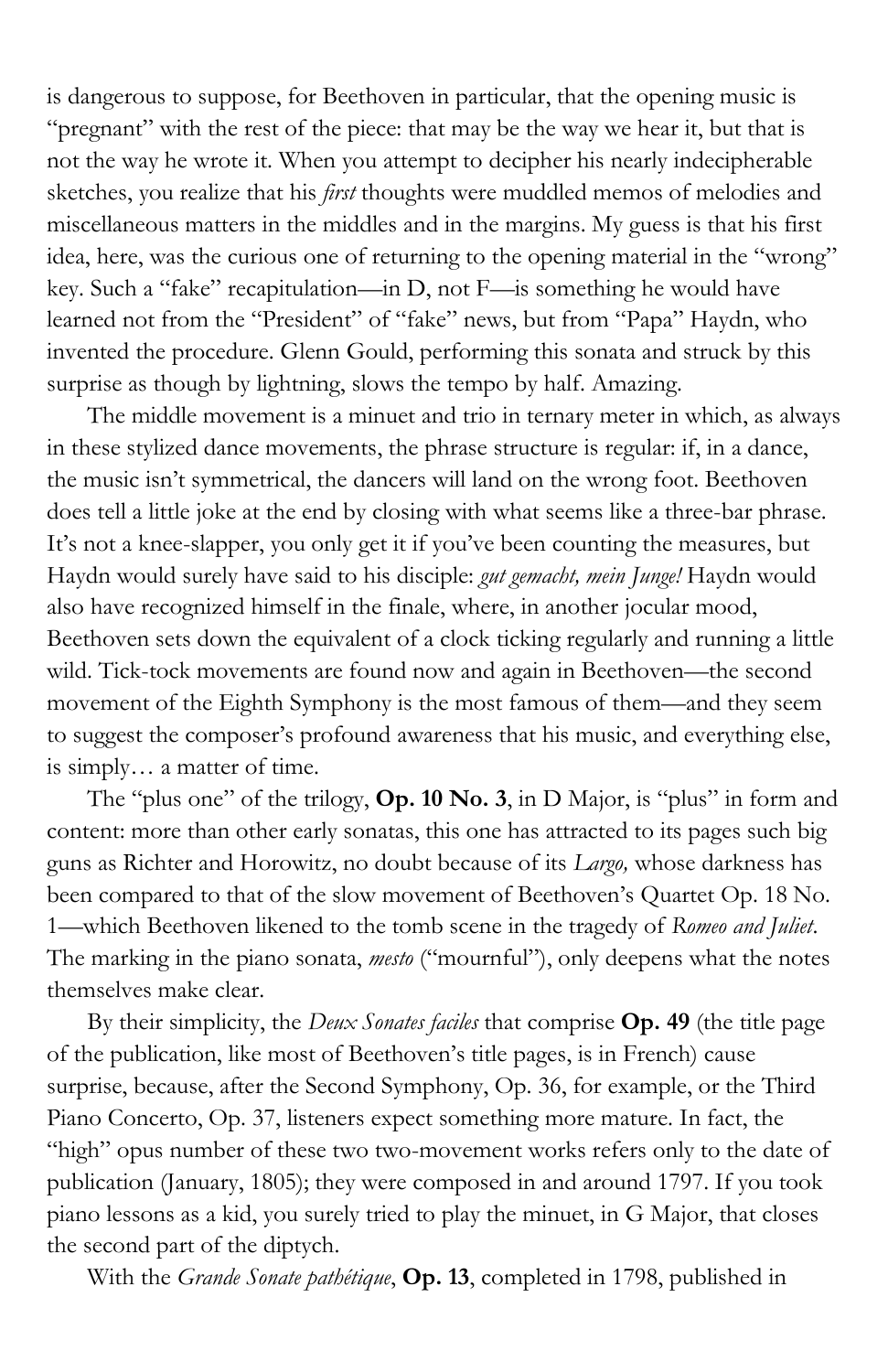1799, we arrive at a work that belongs to the core of the not-as-large-as-you-might -have-imagined repertory that made Beethoven the single most influential composer of the Western world. "For nearly two centuries, *a single style* of *a single composer* has epitomized musical vitality, becoming the paradigm of Western compositional logic and of all the positive virtues that music can embody for humanity." That style is Beethoven's "heroic" style: its values "have become the values of music itself." I am quoting from *Beethoven Hero*, a pithy book by Scott Burnham, of Princeton University, who successfully shows how the tonal and thematic processes employed by the composer, less the humorous and lyrical, more the tragic and demonic, come to embody "heroism"—a quality we admire, and revere—and musical excellence itself.

Now, I recognize that there are moral and musical relativists amongst you for whom the very notion of "great music," particularly when associated with white male Europeans, is antiquated, and suspect—at best. But if you happen to be reading these notes, you are probably someone who is at least willing to play the highly stimulating game of Who's the greatest, and someone who might be willing to say that greatness is something "out there," something *more* than a mere personal preference for red wine, for example, or red apples, red roses, or Red Sox.

The first movement of the "Pathétique"—surely as "great" as anything of Beethoven's—compels by striving, as heroes do, to reach a goal. The characteristic dotted rhythms of the grandiloquent introduction, with their richly accented diminished-sevenths and dissonances, are repeated at the beginnings of the "development" and "coda"; they are portentous, and suggestive of monumentality. The main event, *Allegro molto e con brio*, takes us through the keys we expect, with major and minor in swift alternation, in textures varied yet all of a piece. This is the "organic unity" we associate with Beethoven (and with excellence): everything seems carved from the same sovereign "stone" of... the key of C Minor. Indeed, this leads some listeners to hear, at the opening of the third movement, a motive derived from the opening of the first. Different listeners hear different interrelationships. Whether or not it *is,* we seem to *want to believe* that everything is related to everything else.

The ending of the first movement is so crisp that we feel with especial weight the need for something more, something more relaxed. What we find, in the *Adagio cantabile,* is an eight-bar melody now so famous that words about it are doomed to fail. We hear it twice (bars 1-16), we hear it again (bars 29-36), and we hear twice more (bars 51-66). The rest is foreplay and afterglow. When you have found a great melody, your best strategy—Schubert tells us this, too—is not to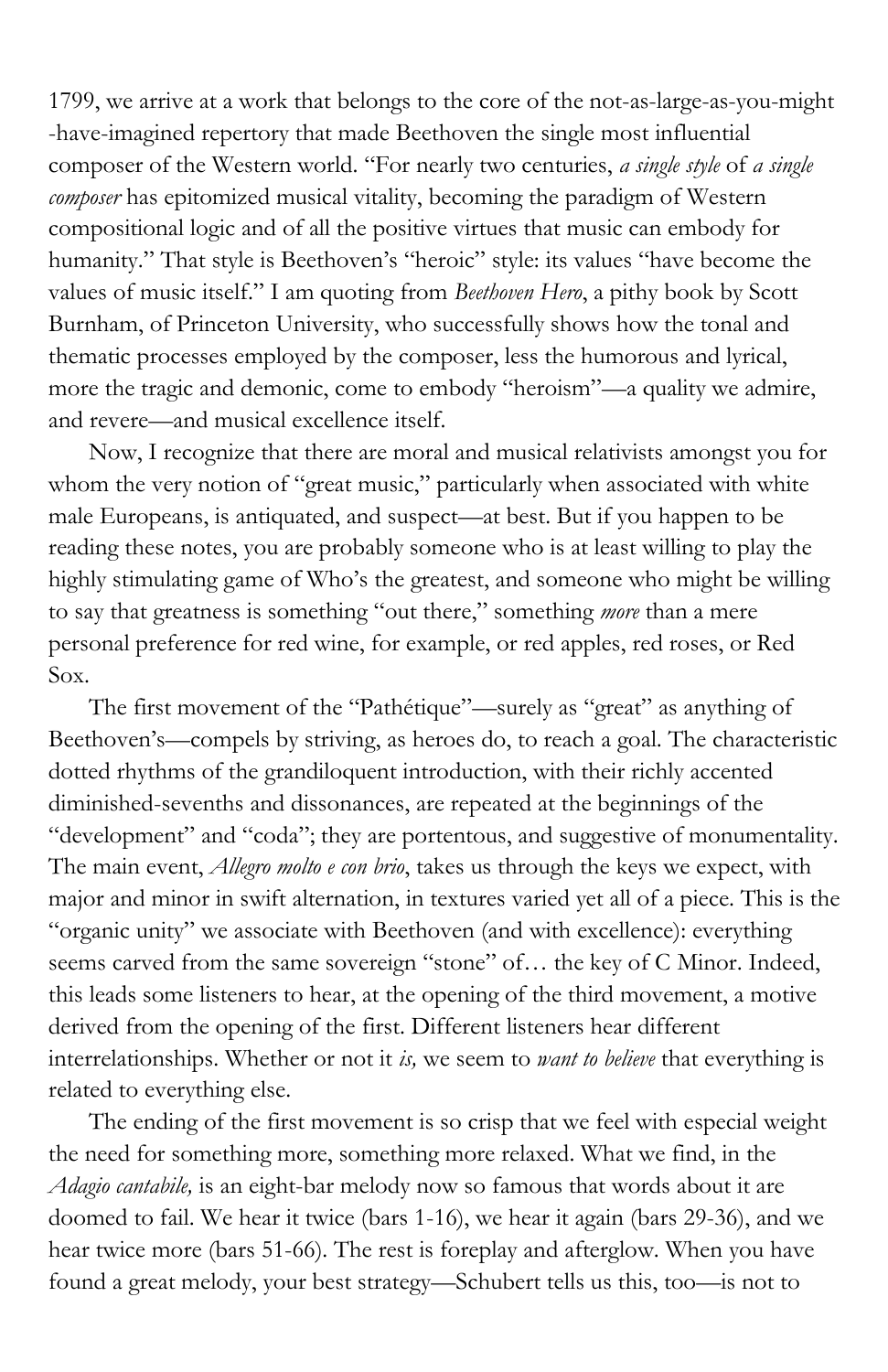break it up, but to repeat it, and to let it sink in.

The finale is what is called a "sonata rondo": the tonal drama turns on the opposition of the two main keys, C Minor and E-flat Major, and a splattering of others for variety and good measure; the structure relies on the regular return of the primary and secondary thematic materials, although the word "thematic," in the case of Beethoven's movements at speed, needs a footnote, for what is at issue is a mosaic of motives that are readily separated and readily recombined.

Beethoven did not give the name "Moonlight" to the famous sonata we will hear on Jiayan Sun's fourth recital, but he did give this one the title of "Pathétique." What did he mean by that word? In the very year of the work's composition, the dictionary of the Académie française offered the concise definition of the adjective as "qui émeut les passions"—that which excites the emotions. The C-Minor Sonata suggests that he probably had in mind something more, something that excited *profound* emotions *profoundly*.

> —Peter Bloom Grace Jarcho Ross 1933 Professor of Humanities, Emeritus

### **ABOUT THE ARTIST**

Praised by the New York Times for his "revelatory" performances, and by the Toronto Star for his "technically flawless, poetically inspired and immensely assured playing," pianist Jiayan Sun has performed frequently with the Cleveland Orchestra, the Hallé Orchestra, the Chinese and RTÉ (Ireland) National Symphony Orchestras, the Fort Worth and Toledo Symphony Orchestras, the Toronto and Aspen Concert Orchestras, and the Suwon Philharmonic Orchestra, and he has conducted from the keyboard the Meiningen Court Orchestra. His performances have been broadcast by the BBC, the RTÉ, China Central Television, and classical music radio stations in North America. He has performed at and participated in the Verbier Festival, the Gstaad Menuhin Festival, the Klavier-Festival Ruhr, the Aspen Music Festival, the Sarasota Music Festival, and PianoTexas. Under the mentorship of Sir András Schiff, he was invited to give a number of solo recitals in Europe as part of Schiff's "Building Bridges" project for the 2017-2018 season.

Mr. Sun has been awarded prizes at many of the major international piano competitions, including third prize at the Leeds International Piano Competition, second prize at the Dublin International Piano Competition, fourth prize and the audience prize at the Cleveland International Piano Competition, first prize at the